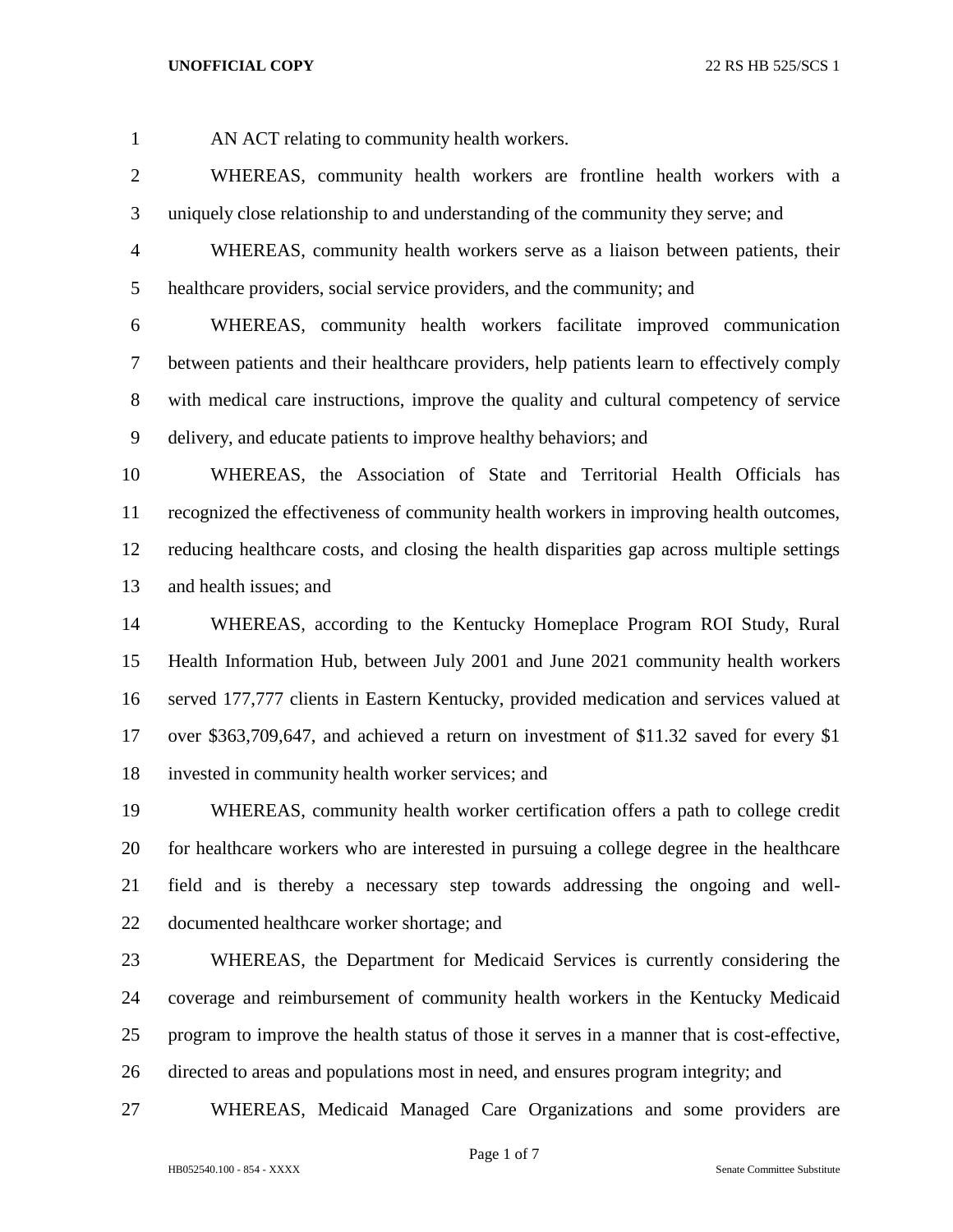employing community health workers to coordinate care, reduce costs, and meet quality measures required by value-based purchasing or supplemental payment programs that drive outcomes; and WHEREAS, providers are to provide quality services using evidence-based practices to improve health outcomes of individuals in the Medicaid program and play a role in increasing the number and aptitude of the community health worker workforce to meet the needs of providers in the communities they serve; NOW, THEREFORE, *Be it enacted by the General Assembly of the Commonwealth of Kentucky:* 10 SECTION 1. A NEW SECTION OF KRS CHAPTER 205 IS CREATED TO READ AS FOLLOWS: *(1) As used in this section, "certified community health worker" has the same meaning as in Section 2 of this Act. (2) (a) By January 1, 2023, the Department for Medicaid Services shall seek approval from the federal Centers for Medicare and Medicaid Services for a state plan amendment, waiver, or alternative payment model, including public-private partnerships, for services delivered by certified community health workers. (b) Any state plan amendment, waiver, or alternative payment sought by the Department for Medicaid Services pursuant to paragraph (a) of this subsection shall provide reimbursement for services described in subsection (3) of this section when provided by a certified community health worker who is employed and supervised by a Medicaid participating provider who is employed by: 1. An alcohol and other drug treatment entity; 2. A behavioral health services organization; 3. A community mental health center;*

HB052540.100 - 854 - XXXX Senate Committee Substitute

Page 2 of 7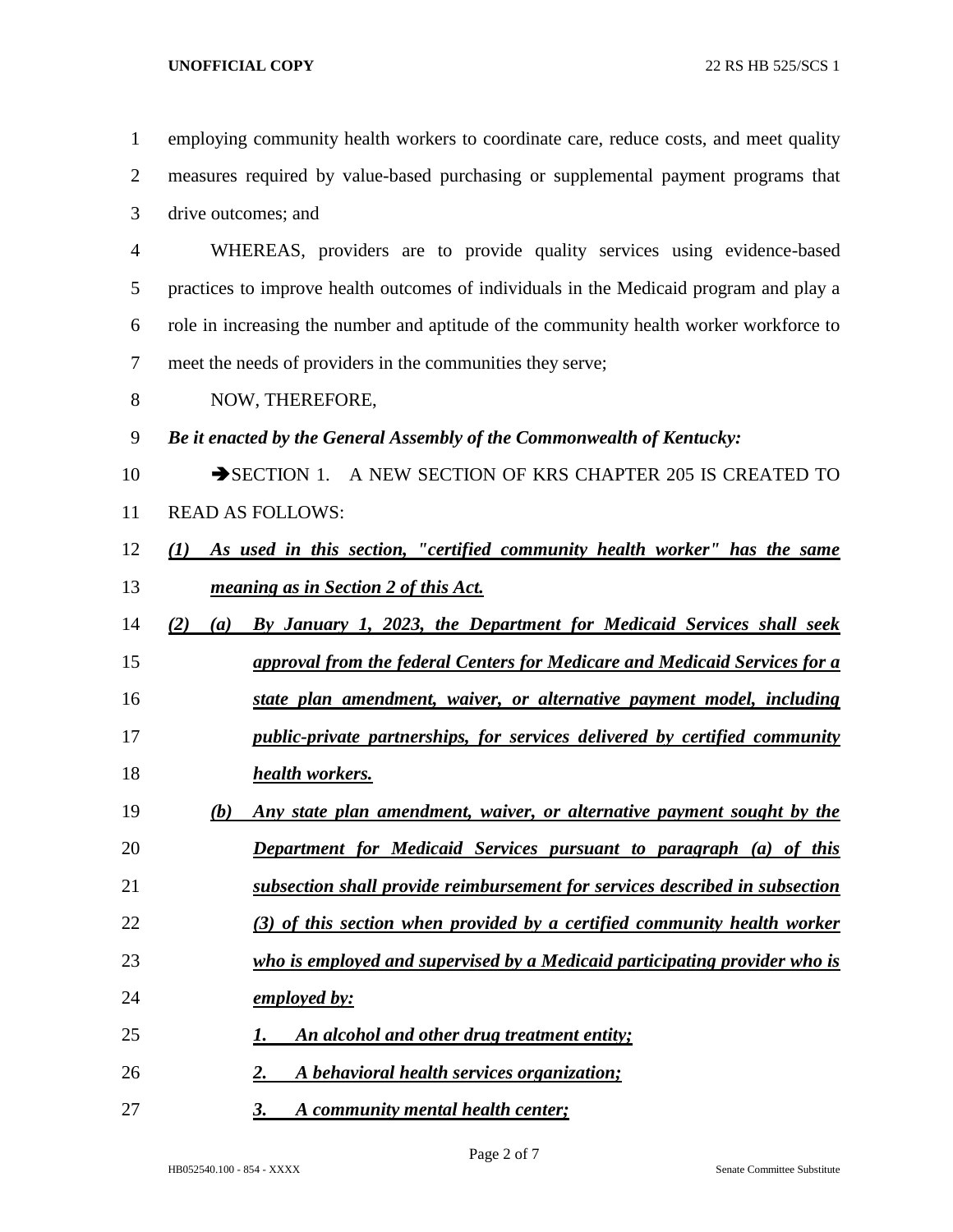| 1  | A federally qualified health center or a federally qualified health<br>4.                        |
|----|--------------------------------------------------------------------------------------------------|
| 2  | <u>center look-alike;</u>                                                                        |
| 3  | A health system consisting of either at least one (1) hospital and at<br>5.                      |
| 4  | <u>least one (1) group of physicians or more than one (1) group of</u>                           |
| 5  | <i>physicians</i> ;                                                                              |
| 6  | A hospital;<br>6.                                                                                |
| 7  | A local health department;<br>7.                                                                 |
| 8  | A primary care clinic;<br>8.                                                                     |
| 9  | 9.<br>A rural health clinic; or                                                                  |
| 10 | Another Medicaid participating provider approved by the Department<br>10.                        |
| 11 | for Medicaid Services.                                                                           |
| 12 | A certified community health worker may provide the following services:<br>(3)                   |
| 13 | Direct preventative services or services designed to slow the progression of<br>$\left(a\right)$ |
| 14 | chronic diseases, including screenings for basic human needs and referrals                       |
| 15 | to appropriate services and agencies to meet those needs;                                        |
| 16 | <b>Health promotion education to prevent illness or disease, including the</b><br>(b)            |
| 17 | promotion of healthy behaviors to increase awareness and prevent the                             |
| 18 | development of illness or disease;                                                               |
| 19 | Facilitation between a beneficiary and a provider when cultural factors,<br>(c)                  |
| 20 | such as language, socioeconomic status, or health literacy, become a                             |
| 21 | <b>barrier to properly understanding treatment options or treatment plans;</b>                   |
| 22 | (d)<br>Diagnosis-related patient education regarding self-management of physical,                |
| 23 | dental, or mental health; and                                                                    |
| 24 | Any other service approved by the Department for Medicaid Services.<br>(e)                       |
| 25 | Certified community health workers shall not enroll as independent Medicaid<br>(4)               |
| 26 | <i><u><b>participating providers.</b></u></i>                                                    |
| 27 | If a Medicaid managed care organization contracted by the Department for<br>(5)                  |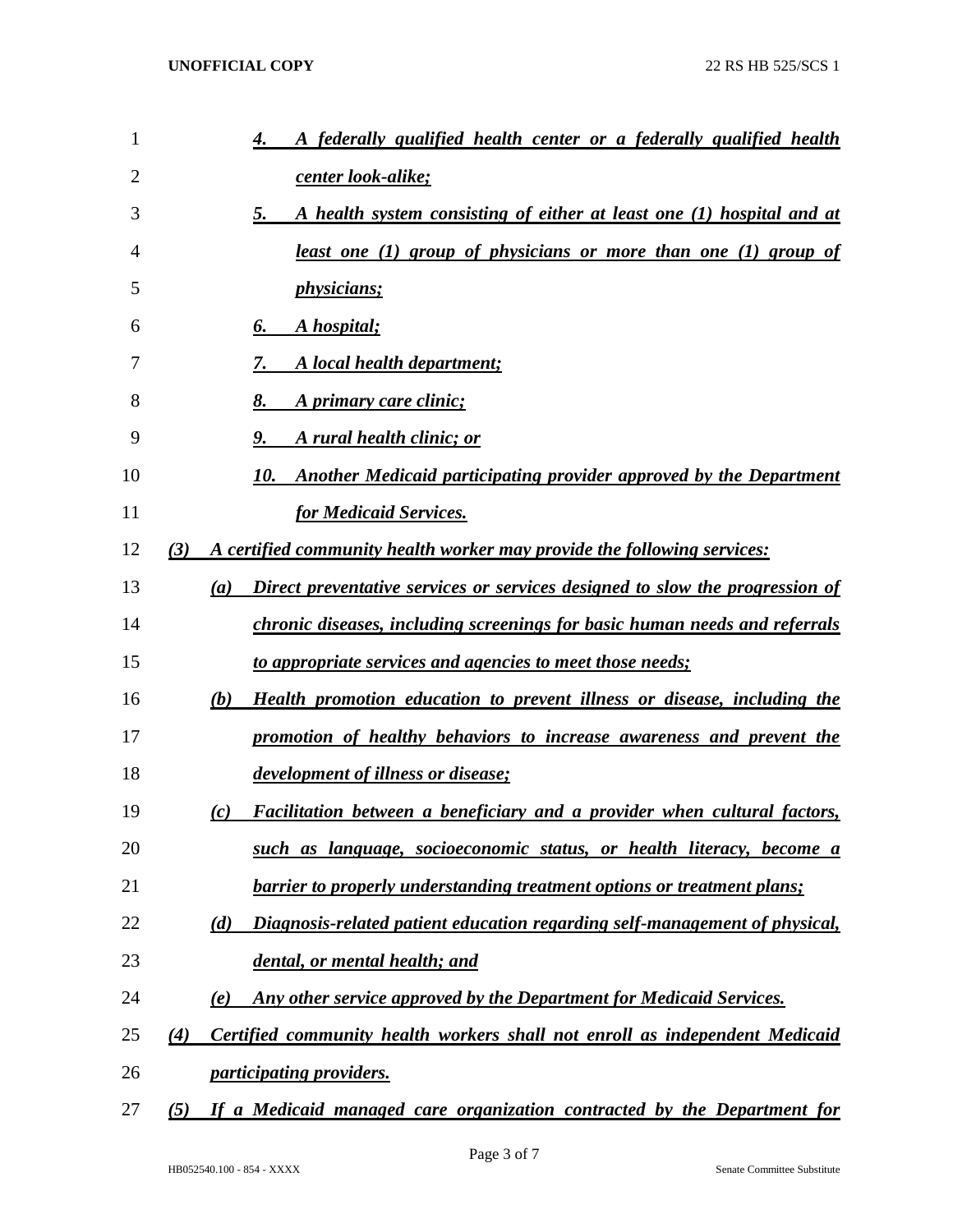| 1              | <u>Medicaid Services for the delivery of Medicaid services employs a certified</u>                      |
|----------------|---------------------------------------------------------------------------------------------------------|
| $\overline{2}$ | <u>community health worker, the services provided by that certified community</u>                       |
| 3              | health worker shall not be considered to be duplicative of services, and shall not                      |
| 4              | provide a basis to deny services or reimbursement for services, provided by a                           |
| 5              | certified community health worker employed by an entity described in subsection                         |
| 6              | $(2)(b)$ of this section.                                                                               |
| 7              | <b>The Department for Medicaid Services shall, in accordance with KRS Chapter</b><br>(6)                |
| 8              | 13A, promulgate administrative regulations necessary to carry out the provisions                        |
| 9              | of this section and obtain all necessary approvals from the federal Centers for                         |
| 10             | <b>Medicare and Medicaid Services.</b>                                                                  |
| 11             | SECTION 2. A NEW SECTION OF KRS CHAPTER 309 IS CREATED TO                                               |
| 12             | <b>READ AS FOLLOWS:</b>                                                                                 |
| 13             | <b>For the purposes of Sections 2 to 4 of this Act:</b>                                                 |
| 14             | "Department" means the Kentucky Department for Public Health as established<br>(I)                      |
| 15             | in KRS 194A.030;                                                                                        |
| 16             | "Certified community health worker" means an individual who has been<br>(2)                             |
| 17             | certified, in accordance with Sections 3 and 4 of this Act, by the department as a                      |
| 18             | community health worker; and                                                                            |
| 19             | "Core competencies" means the knowledge and skills a certified community<br>(3)                         |
| 20             | health worker is expected to demonstrate in order to carry out the mission and                          |
| 21             | goals of the profession as defined by the department through the promulgation of                        |
| 22             | administrative regulations in accordance with KRS Chapter 13A.                                          |
| 23             | A NEW SECTION OF KRS CHAPTER 309 IS CREATED TO<br>$\rightarrow$ SECTION 3.                              |
| 24             | <b>READ AS FOLLOWS:</b>                                                                                 |
| 25             | <b>Effective January 1, 2023, no person shall represent himself or herself as a</b><br>$\mathcal{L}(I)$ |
| 26             | <u>community health worker unless he or she is certified as such in accordance with</u>                 |
| 27             | the provisions of Sections 2 to 4 of this Act.                                                          |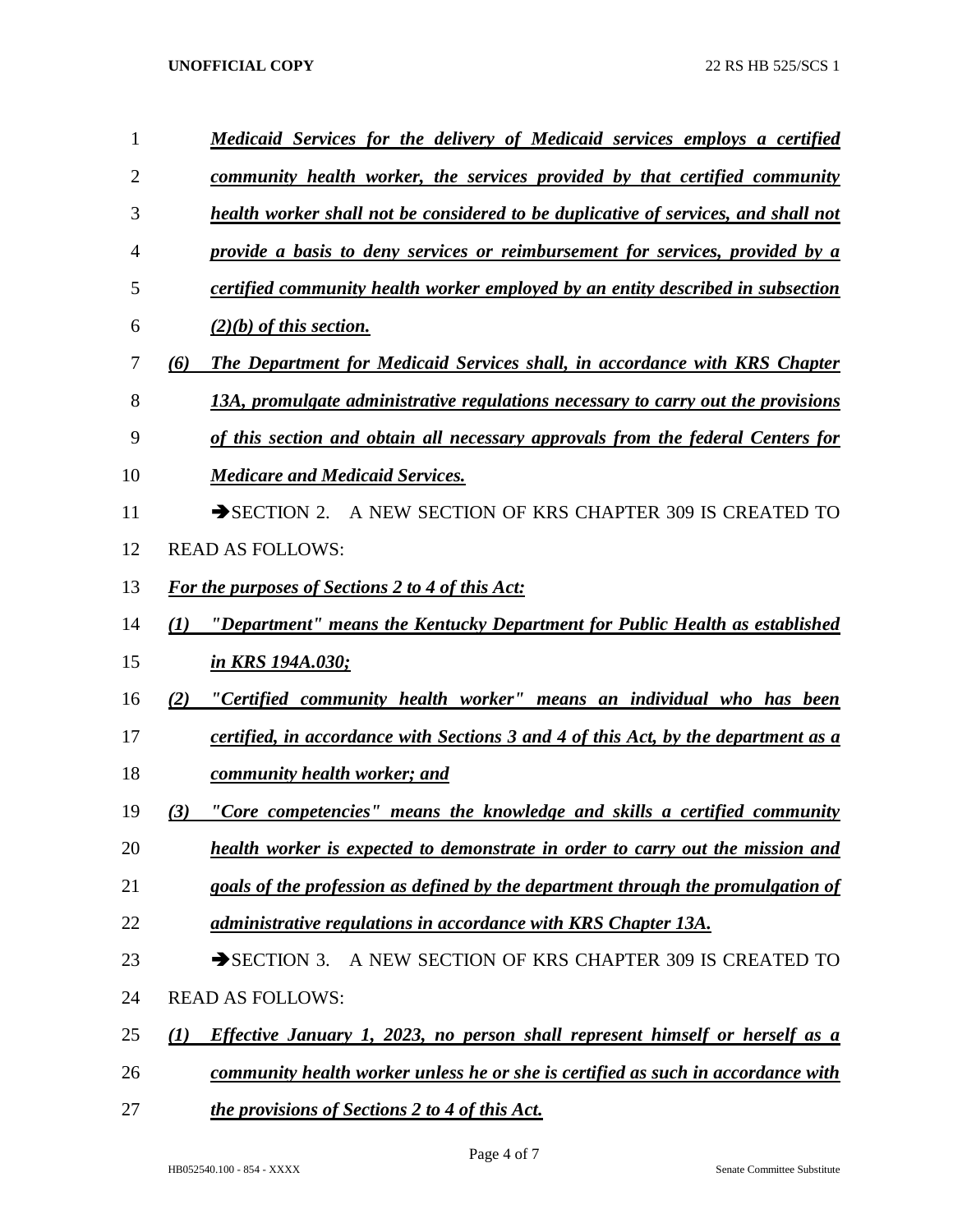| 1  | (2) | In order to be eligible to apply for community health worker certification, an       |
|----|-----|--------------------------------------------------------------------------------------|
| 2  |     | individual shall:                                                                    |
| 3  |     | <b>Be a legal United States resident;</b><br>(a)                                     |
| 4  |     | (b)<br><b>Be a resident of Kentucky; or</b><br>1.                                    |
| 5  |     | <b>Be employed as a community health worker in the state of Kentucky;</b><br>2.      |
| 6  |     | (c)<br><b>Be at least eighteen (18) years of age; and</b>                            |
| 7  |     | (d)<br><b>Complete a competency-based community health worker training and</b><br>1. |
| 8  |     | mentorship program offered by an organization approved by the                        |
| 9  |     | department to provide community health worker training and                           |
| 10 |     | <i>mentorship</i> ; or                                                               |
| 11 |     | 2.<br>Meet requirements established by the department through the                    |
| 12 |     | promulgation of administrative regulations, in accordance with KRS                   |
| 13 |     | Chapter 13A, for certification based on relevant and verifiable past                 |
| 14 |     | <u>community health worker related work experience.</u>                              |
| 15 | (3) | Community health worker certifications shall be renewed annually and shall           |
| 16 |     | expire on October 31 of the year following the date of certification or              |
| 17 |     | recertification.                                                                     |
| 18 | (4) | In order to be eligible for recertification, a certified community health worker     |
| 19 |     | shall annually complete continuing education, as required by the department          |
| 20 |     | through the promulgation of administrative regulations in accordance with KRS        |
| 21 |     | Chapter 13A, related to the core competencies of community health work               |
| 22 |     | provided by an organization approved by the department to provide continuing         |
| 23 |     | education for certified community health workers. Administrative regulations         |
| 24 |     | promulgated pursuant to this subsection shall include requirements for               |
| 25 |     | continuing education related to oral health care, infant and maternal health care,   |
| 26 |     | and geriatric health care.                                                           |
| 27 | (5) | Notwithstanding any other provision of law to the contrary, an individual shall be   |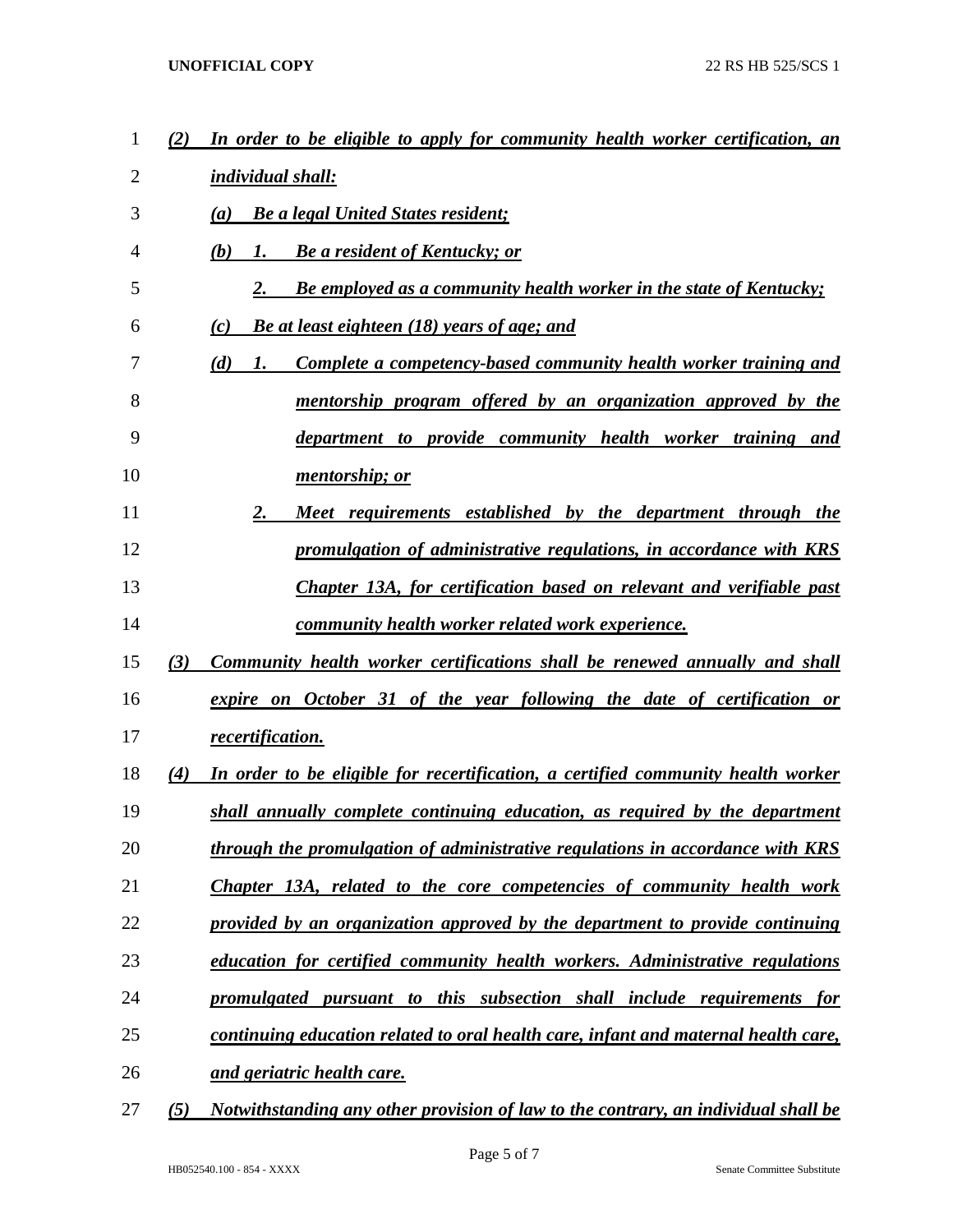| $\mathbf{1}$ |                  | eligible to earn college course credit for training, mentorship, and continuing      |
|--------------|------------------|--------------------------------------------------------------------------------------|
| 2            |                  | education completed pursuant to subsections (2) and (4) of this section.             |
| 3            |                  | SECTION 4. A NEW SECTION OF KRS CHAPTER 309 IS CREATED TO                            |
| 4            |                  | <b>READ AS FOLLOWS:</b>                                                              |
| 5            |                  | <b>The department shall:</b>                                                         |
| 6            | $\mathcal{L}(I)$ | Promulgate administrative regulations, in accordance with KRS Chapter 13A,           |
| 7            |                  | necessary to carry out the provisions of Section 3 of this Act, including            |
| 8            |                  | <u>establishing:</u>                                                                 |
| 9            |                  | <b>The core competencies of community health work;</b><br>(a)                        |
| 10           |                  | The community health worker certification application and renewal<br>(b)             |
| 11           |                  | process, including training, mentorship, and continuing education                    |
| 12           |                  | requirements;                                                                        |
| 13           |                  | A certification application and renewal fee:<br>(c)                                  |
| 14           |                  | Procedures for certification denial, suspension, and revocation; and<br>(d)          |
| 15           |                  | <b>The scope of practice for certified community health workers;</b><br>(e)          |
| 16           | (2)              | Approve competency-based training programs and training providers, which             |
| 17           |                  | shall include the Kentucky Community and Technical College System;                   |
| 18           | (3)              | Approve organizations to provide continuing education for certified community        |
| 19           |                  | health workers; and                                                                  |
| 20           | (4)              | Work with the Kentucky Council on Postsecondary Education and the Kentucky           |
| 21           |                  | <u>Community and Technical College System to ensure that appropriate college</u>     |
| 22           |                  | course credits are awarded to individuals who complete certified community           |
| 23           |                  | health worker training, mentorship, and continuing education provided by             |
| 24           |                  | <u>competency-based providers approved by the department.</u>                        |
| 25           |                  | Section 5. KRS 205.6497 is amended to read as follows:                               |
| 26           | (1)              | As permitted by federal law, in any plan submitted for federal Title XXI approval of |
| 27           |                  | a children's health insurance program for Kentucky, the cabinet shall include        |

Page 6 of 7